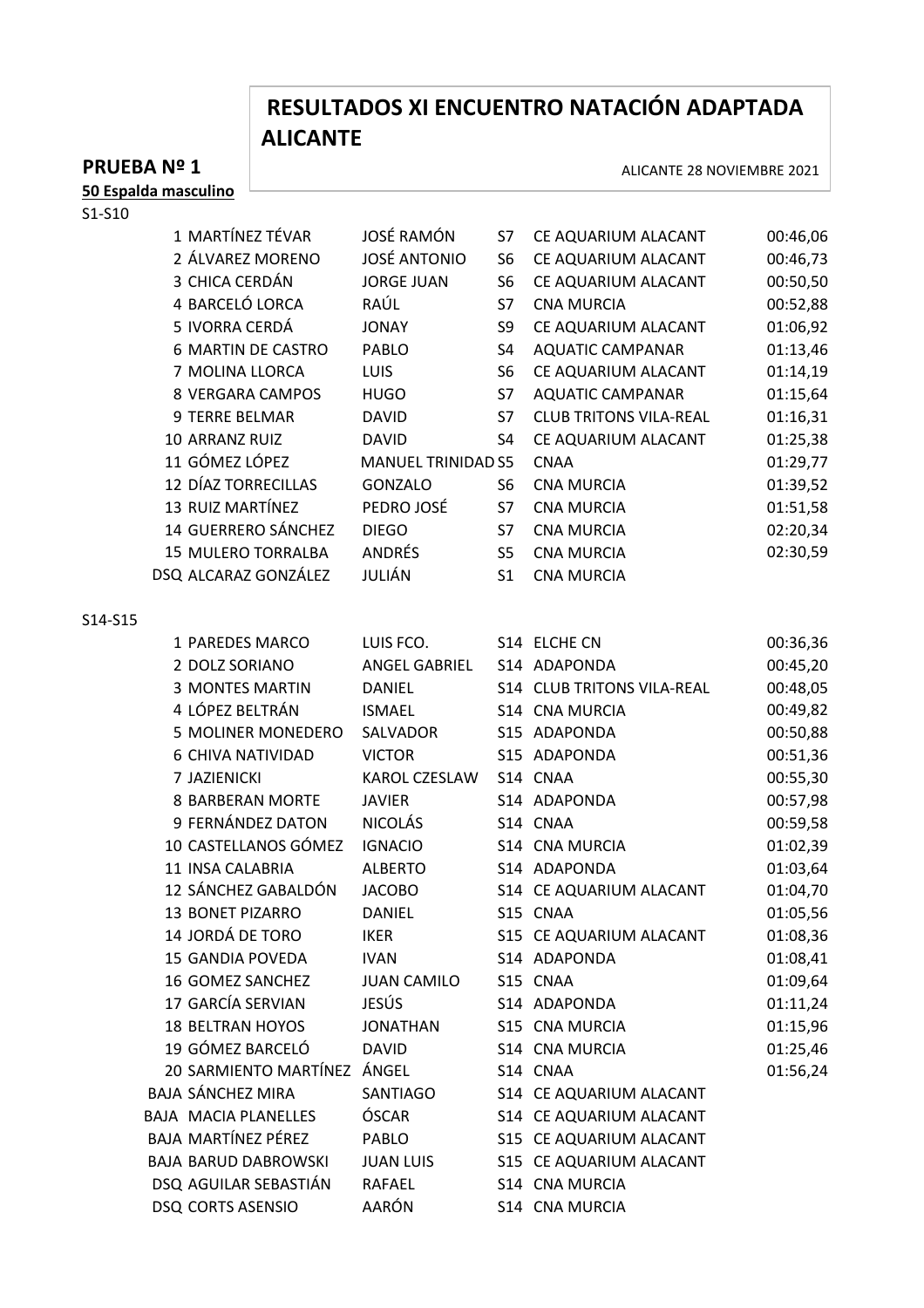| DSQ GILABERT VICIACH | <b>BIHONE</b> | S14 CLUB TRITONS VILA-REAL |
|----------------------|---------------|----------------------------|
| DSQ VALERO AMAT      | ÁNGEL         | S15 CE AQUARIUM ALACANT    |

### **SIN CATEGORIA**

| 1 HERRERO SOBRINO        | LUIS FERNANDO | AQUATIC CAMPANAR        | 01:04,35 |
|--------------------------|---------------|-------------------------|----------|
| 2 CANO ALAMO             | <b>MARIO</b>  | <b>AQUATIC CAMPANAR</b> | 01:28,96 |
| 3 SAMPER PLA             | <b>JOAN</b>   | <b>AQUATIC CAMPANAR</b> | 04:21,44 |
| <b>BAJA CUENCA LOPEZ</b> | <b>MIGUEL</b> | <b>AQUATIC CAMPANAR</b> |          |
| <b>BAJA VELEZ JUAREZ</b> | PABLO JOSE    | AQUATIC CAMPANAR        |          |
| DSQ ROMERO ANTON         | <b>VICTOR</b> | <b>AQUATIC CAMPANAR</b> |          |
| DSQ GOMEZ GUERRERO       | <b>SERGIO</b> | <b>AQUATIC CAMPANAR</b> |          |
|                          |               |                         |          |

### **PRUEBA Nº 2**

#### **50 Espalda femenino**

| 1 MENGO HERNANDEZ    | LAURA         | s9  | <b>AQUATIC CAMPANAR</b>          | 00:36,70 |
|----------------------|---------------|-----|----------------------------------|----------|
| 2 CANDELA BONETE     | MARÍA         | S8  | CE AQUARIUM ALACANT              | 00:41,28 |
| 3 ACEDO GUCEMAS      | <b>IRENE</b>  |     | <b>S8 CLUB TRITONS VILA-REAL</b> | 00:50,10 |
| <b>4 BAEZ PULIDO</b> | LAURA         | S7  | <b>AQUATIC CAMPANAR</b>          | 00:56,78 |
| 5 VILLA GONZALEZ     | ALBA          | S5  | <b>AQUATIC CAMPANAR</b>          | 01:01,92 |
| 6 GARCÍA PLANELLES   | <b>MARINA</b> | S5. | CE AQUARIUM ALACANT              | 01:28,91 |
| 7 YERBES DE LA TORRE | <b>INES</b>   | S5  | <b>AQUATIC CAMPANAR</b>          | 01:51,67 |

#### S14-S15

| 1 VIZCAÍNO GONZÁLEZ          | <b>NADIA</b>    | S14 CE AQUARIUM ALACANT | 00:59,38 |
|------------------------------|-----------------|-------------------------|----------|
| 2 RODRIGUEZ RODRIGUEZ ÁNGELA |                 | S14 ELCHE CN            | 01:01,25 |
| 3 GARCÍA DELGADO             | <b>CRISTINA</b> | S15 ADAPONDA            | 01:13,12 |
| 4 AGUILELLA SOL              | AMPARO          | S14 ADAPONDA            | 01:13,28 |
| 5 GARCÍA DÍAZ                | VANESA          | S15 ADAPONDA            | 01:14,46 |
| 6 SÁNCHEZ ORTEGA             | <b>ESTHER</b>   | S14 CNAA                | 01:28,90 |
| DSQ GUILLAMÓN GRANEL         | <b>IDOIA</b>    | S14 ADAPONDA            |          |
|                              |                 |                         |          |

### SIN CATEGORÍA

| 1 GARCIA INIESTA | GLORIA  | AQUATIC CAMPANAR       | 01:22.26 |
|------------------|---------|------------------------|----------|
| 2 VAZQUEZ SIERRA | DANIFLA | AQUATIC CAMPANAR       | 04:19.82 |
| DSQ MANJON GIL   | AZAHARA | CLUB TRITONS VILA-REAL |          |

#### **PRUEBA Nº 3**

|--|

| S1-S10 |                   |               |     |                      |          |
|--------|-------------------|---------------|-----|----------------------|----------|
|        | 1 DASI ROSALENY   | ARNAU         |     | S10 AQUATIC CAMPANAR | 01:11,08 |
|        | 2 SUAREZ JUAREZ   | <b>PEDRO</b>  |     | s10 AQUATIC CAMPANAR | 01:12,66 |
|        | 3 TOLEDO MARTINEZ | <b>CARLOS</b> | s8. | AQUATIC CAMPANAR     | 01:20,22 |
|        | 4 EXPÓSITO GARCÍA | <b>MARTA</b>  | S6. | CE AQUARIUM ALACANT  | 02:01,46 |
|        |                   |               |     |                      |          |

S13

1 ALHAMBRA MOLLAR ENRIQUE JOSE S13 AQUATIC CAMPANAR 01:03,88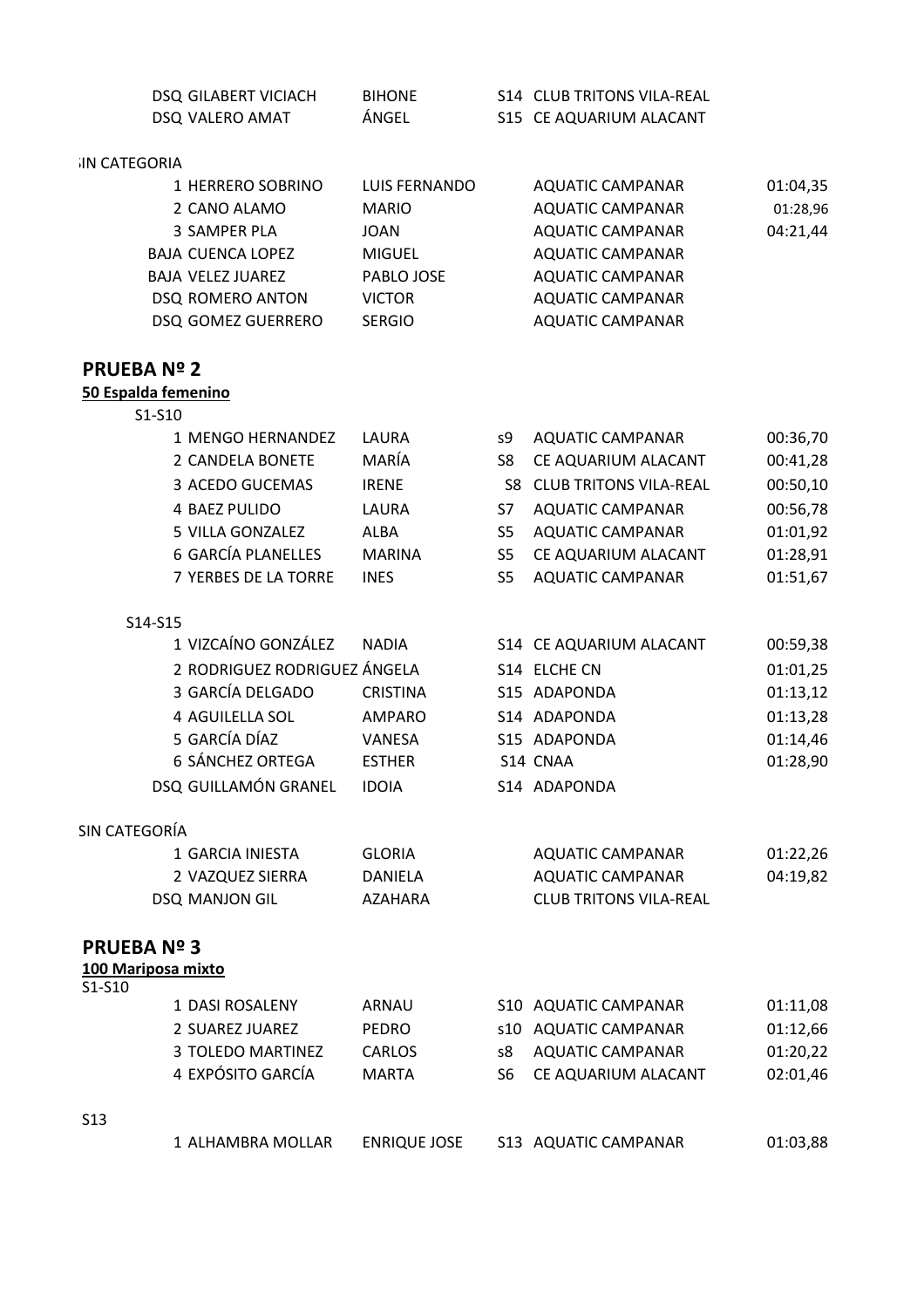|                   | 200 libres masculino                      |                            |                |                                                 |                      |
|-------------------|-------------------------------------------|----------------------------|----------------|-------------------------------------------------|----------------------|
| S1-S10            |                                           |                            |                |                                                 |                      |
|                   | 1 MARTÍNEZ TÉVAR                          | <b>JOSÉ RAMÓN</b>          | S7             | CE AQUARIUM ALACANT                             | 02:56,18             |
| S <sub>14</sub>   |                                           |                            |                |                                                 |                      |
|                   | 1 VALIENTE SERRANO                        | MIGUEL ÁNGEL               |                | S14 CE AQUARIUM ALACANT                         | 02:15,92             |
|                   | 2 HUGUET OSORIA                           | PABLO                      |                | S14 CLUB TRITONS VILA-REAL                      | 02:31,68             |
|                   |                                           |                            |                |                                                 |                      |
| <b>PRUEBANº 5</b> |                                           |                            |                |                                                 |                      |
|                   | 200 libres femenino                       |                            |                |                                                 |                      |
| S1-S10            |                                           |                            |                |                                                 |                      |
|                   | 1 VILLA GONZALEZ                          | <b>ALBA</b>                | S <sub>5</sub> | <b>AQUATIC CAMPANAR</b>                         | 04:03,40             |
|                   |                                           |                            |                |                                                 |                      |
| S <sub>14</sub>   | 1 ESTEVE COLOMER                          | <b>MACARENA</b>            |                | S14 CE AQUARIUM ALACANT                         | 03:11,20             |
|                   | 2 PAZ DUART                               | <b>NATALIA</b>             |                | S14 CE AQUARIUM ALACANT                         | 03:11,60             |
|                   |                                           |                            |                |                                                 |                      |
| <b>PRUEBANº 6</b> |                                           |                            |                |                                                 |                      |
|                   | 25 espalda mixto                          |                            |                |                                                 |                      |
| S1-S10            |                                           |                            |                |                                                 |                      |
|                   | 1 MUÑOZ CARRASCO                          | <b>MARIO</b>               |                | S2 CE AQUARIUM ALACANT                          | 01:07,30             |
|                   | 2 VERGARA RUBIO                           | <b>LYDIA</b>               |                | S2 CLUB TRITONS VILA-REAL                       | 03:33,82             |
|                   | <b>BAJA GARCÍA TRIVES</b>                 | <b>MARCOS</b>              | S <sub>2</sub> | CE AQUARIUM ALACANT                             |                      |
| S14-S15           |                                           |                            |                |                                                 |                      |
|                   | 1 GOROSTIZAGA DELGADC IÑIGO               |                            |                | S14 CE AQUARIUM ALACANT                         | 00:37,20             |
|                   | 2 MARTÍN-ZARCO MARÍN GABRIEL              |                            |                | S15 CE AQUARIUM ALACANT                         | 00:47,71             |
|                   | <b>BAJA SÁNCHEZ MIRA</b>                  | <b>SANTIAGO</b>            |                | S14 CE AQUARIUM ALACANT                         |                      |
|                   | <b>BAJA LLEDO GOMEZ</b>                   | <b>MARCOS</b>              |                | S15 CE AQUARIUM ALACANT                         |                      |
| SIN CATEGORÍA     |                                           |                            |                |                                                 |                      |
|                   | 1 MARTI SANTIAGO                          | CARLOS                     |                | <b>AQUATIC CAMPANAR</b>                         | 01:25,68             |
|                   | <b>BAJA VIANA MONTESINOS</b>              | <b>ENRIQUE</b>             |                | <b>AQUATIC CAMPANAR</b>                         |                      |
| <b>PRUEBANº 7</b> |                                           |                            |                |                                                 |                      |
|                   | 100 braza masculino                       |                            |                |                                                 |                      |
| <b>SB1-SB9</b>    |                                           |                            |                |                                                 |                      |
|                   | 1 DASI ROSALENY                           | ARNAU                      |                | SB9 AQUATIC CAMPANAR                            | 01:29,10             |
|                   | 2 SUAREZ JUAREZ                           | <b>PEDRO</b>               |                | SB9 AQUATIC CAMPANAR                            | 01:31,37             |
|                   | 3 TOLEDO MARTINEZ                         | <b>CARLOS</b>              |                | sb8 AQUATIC CAMPANAR                            | 01:33,24             |
|                   | <b>4 ERRANDO CORTES</b><br>5 CHICA CERDÁN | PABLO<br><b>JORGE JUAN</b> |                | sb7 AQUATIC CAMPANAR<br>SB5 CE AQUARIUM ALACANT | 01:49,20<br>02:22,48 |
|                   |                                           |                            |                |                                                 |                      |
| <b>SB14</b>       |                                           |                            |                |                                                 |                      |
|                   | 1 GANDIA POVEDA                           | <b>RUBEN</b>               |                | <b>SB14 CLUB TRITONS VILA-REAL</b>              | 01:55,16             |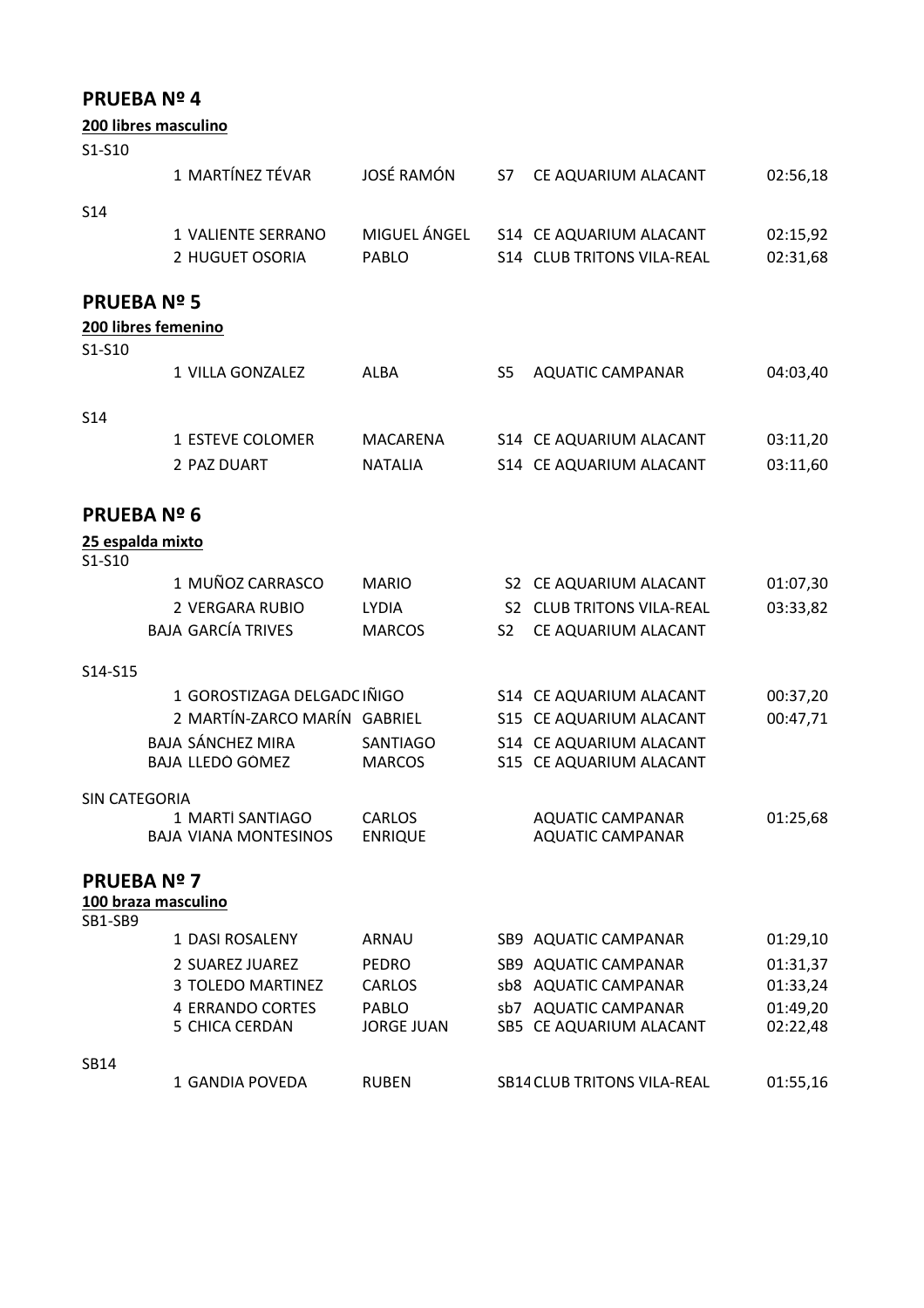### **100 braza femenino**

| SB1-SB9             |                                                                   |                       |                |                                                                            |                                  |
|---------------------|-------------------------------------------------------------------|-----------------------|----------------|----------------------------------------------------------------------------|----------------------------------|
|                     | 1 ORTI CAMPOS<br>2 EXPOSITO GARCIA<br>3 FONTCUBERTA CERVERA DELIA | LEYRE<br><b>MARTA</b> |                | sb7 AQUATIC CAMPANAR<br>SB6 CE AQUARIUM ALACANT<br>SB4 CE AQUARIUM ALACANT | 01:49,22<br>02:09,34<br>02:16,50 |
|                     |                                                                   |                       |                |                                                                            |                                  |
| SB14                |                                                                   |                       |                |                                                                            |                                  |
|                     | 1 PAZ DUART                                                       | <b>NATALIA</b>        |                | SB14 CE AQUARIUM ALACANT                                                   | 02:09,55                         |
| <b>PRUEBANº 9</b>   |                                                                   |                       |                |                                                                            |                                  |
| 100 libre masculino |                                                                   |                       |                |                                                                            |                                  |
| S1-S10              |                                                                   |                       |                |                                                                            |                                  |
|                     | 1 PALAU GALDON                                                    | <b>JORGE JUAN</b>     | S7             | <b>AQUATIC CAMPANAR</b>                                                    | 01:18,74                         |
|                     | 2 CORTÉS MELGAR                                                   | <b>JAUME</b>          | S <sub>6</sub> | CE AQUARIUM ALACANT                                                        | 01:31,13                         |
|                     | 3 ZANON BAUSACH                                                   | <b>CARLOS</b>         | S6             | <b>AQUATIC CAMPANAR</b>                                                    | 01:34,22                         |
|                     | 4 BARCELÓ LORCA                                                   | RAÚL                  | S7             | <b>CNA MURCIA</b>                                                          | 01:40,86                         |
|                     | 5 ÁLVAREZ MORENO                                                  | <b>JOSÉ ANTONIO</b>   | S6             | CE AQUARIUM ALACANT                                                        | 01:45,06                         |
|                     | 6 SÁNCHEZ LORENZO                                                 | <b>RUBÉN</b>          | S7             | <b>CNA MURCIA</b>                                                          | 01:59,24                         |
| S <sub>13</sub>     |                                                                   |                       |                |                                                                            |                                  |
|                     | 1 ALHAMBRA MOLLAR                                                 | <b>ENRIQUE JOSE</b>   |                | S13 AQUATIC CAMPANAR                                                       | 00:59,76                         |
| S14-S15             |                                                                   |                       |                |                                                                            |                                  |
|                     | 1 CHIVA NATIVIDAD                                                 | <b>VICTOR</b>         |                | S15 ADAPONDA                                                               | 01:32,07                         |
|                     | 2 SOLANO LALINDE                                                  | <b>ANDRES</b>         |                | S14 CNAA                                                                   | 01:37,17                         |
|                     | 3 CHINCHILLA MARTÍNEZ                                             | <b>JAVIER</b>         |                | S15 ADAPONDA                                                               | 01:37,38                         |
|                     | 4 CASTELLANOS GÓMEZ                                               | <b>IGNACIO</b>        |                | S14 CNA MURCIA                                                             | 01:41,52                         |
|                     | 5 FABRI FAJA                                                      | PABLO                 |                | S14 CNAA                                                                   | 01:41,74                         |
|                     | 6 LÓPEZ BELTRÁN                                                   | <b>ISMAEL</b>         |                | S14 CNA MURCIA                                                             | 01:41,84                         |
|                     | 7 GILABERT VICIACH                                                | <b>BIHONE</b>         |                | S14 CLUB TRITONS VILA-REAL                                                 | 01:43,74                         |
|                     | 8 FERNÁNDEZ DATON                                                 | <b>NICOLÁS</b>        |                | S14 CNAA                                                                   | 01:49,40                         |
|                     | 9 SÁNCHEZ GABALDÓN                                                | <b>JACOBO</b>         |                | S14 CE AQUARIUM ALACANT                                                    | 01:58,38                         |
|                     | 10 JORDÁ DE TORO                                                  | <b>IKER</b>           |                | S15 CE AQUARIUM ALACANT                                                    | 02:03,43                         |
|                     | 11 JAZIENICKI                                                     | KAROL CZESLAW         |                | S14 CNAA                                                                   | 02:18,87                         |
|                     | 12 AGUILAR SEBASTIÁN                                              | <b>RAFAEL</b>         |                | S14 CNA MURCIA                                                             | 02:37,40                         |
|                     | 13 MARTÍNEZ PEÑALVER                                              | <b>JOSE MARÍA</b>     |                | S14 CNA MURCIA                                                             | 02:53,62                         |
|                     | <b>BAJA MACIA PLANELLES</b>                                       | ÓSCAR                 |                | S14 CE AQUARIUM ALACANT                                                    |                                  |
|                     | <b>DSQ CORTS ASENSIO</b>                                          | AARÓN                 |                | S14 CNA MURCIA                                                             |                                  |
| <b>PRUEBA Nº 10</b> |                                                                   |                       |                |                                                                            |                                  |
| 100 libre femenino  |                                                                   |                       |                |                                                                            |                                  |

S1-S10

| 1 LOPEZ RIBAS<br>2 BAEZ PULIDO | MIREIA ISABEL<br>LAURA | s10 AQUATIC CAMPANAR<br>S7 AQUATIC CAMPANAR | 01:15,28<br>01:47,54 |
|--------------------------------|------------------------|---------------------------------------------|----------------------|
|                                |                        |                                             |                      |

### S14-S15

| 1 VIZCAÍNO GONZÁLEZ                         | NADIA | S14 CE AQUARIUM ALACANT | 01:48.06 |
|---------------------------------------------|-------|-------------------------|----------|
| 2 FERNÁNDEZ LORENZO LARA                    |       | S15 CE AQUARIUM ALACANT | 02:10.46 |
| 3 MONTESINO CABELLO MARIA ASUNCIÓN S14 CNAA |       |                         | 02:26.64 |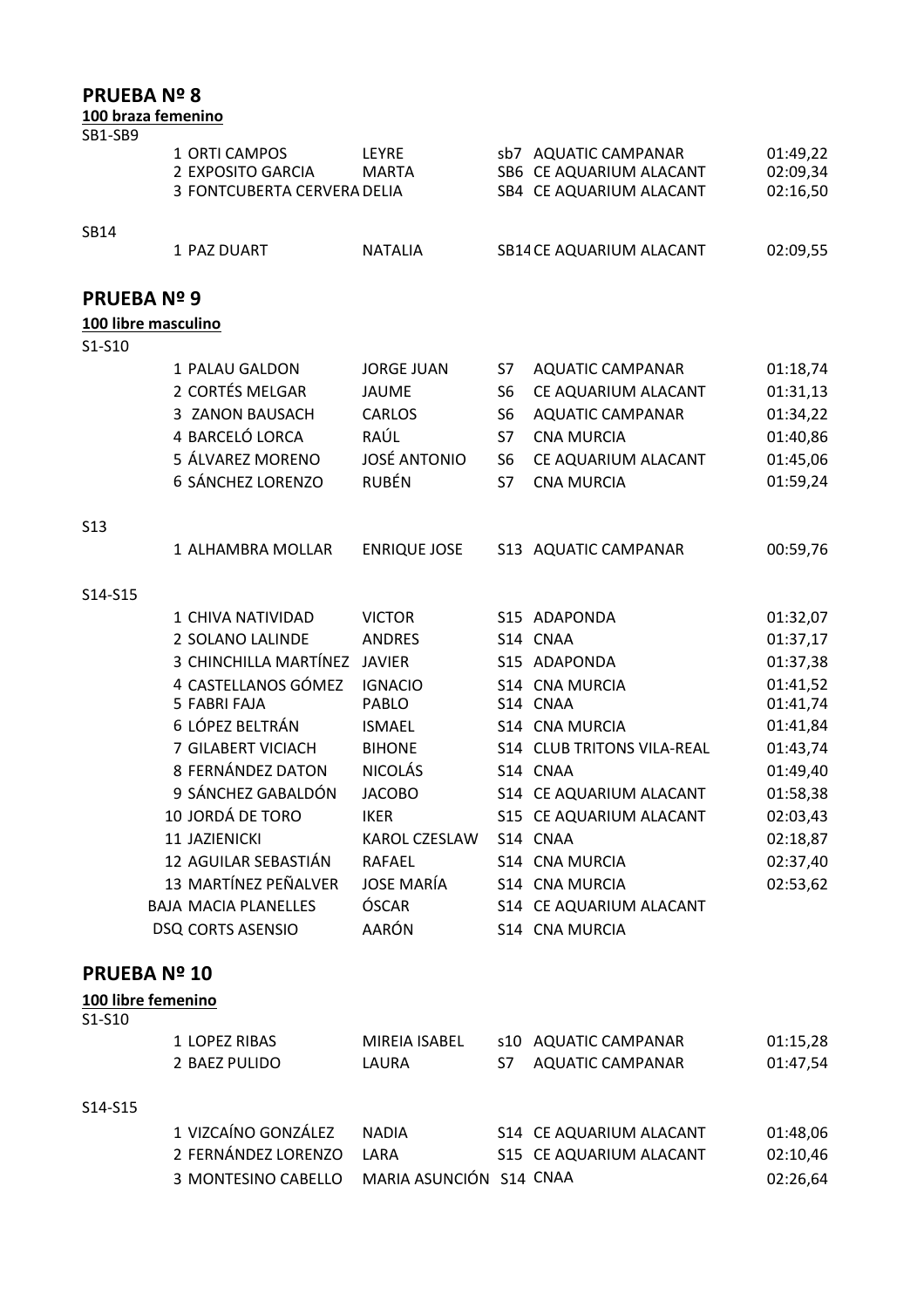|  | 50 mariposa masculino |  |
|--|-----------------------|--|
|  |                       |  |

|                | ou manposa mascumio          |                    |                |                                  |          |
|----------------|------------------------------|--------------------|----------------|----------------------------------|----------|
| S1-S10         |                              |                    |                |                                  |          |
|                | 1 SÁNCHEZ LORENZO            | <b>RUBÉN</b>       | S7             | <b>CNA MURCIA</b>                | 01:40,28 |
| S14-S15        |                              |                    |                |                                  |          |
|                | 1 PAREDES MARCO              | LUIS FCO.          |                | S14 ELCHE CN                     | 00:31,26 |
|                | 2 VALIENTE SERRANO           | MIGUEL ÁNGEL       |                | S14 CE AQUARIUM ALACANT          | 00:35,34 |
|                | 3 HUGUET OSORIA              | PABLO              |                | S14 CLUB TRITONS VILA-REAL       | 00:36,81 |
|                | 4 DOLZ SORIANO               | ANGEL GABRIEL      |                | S14 ADAPONDA                     | 00:41,12 |
|                | 5 MOLINER MONEDERO           | SALVADOR           |                | S15 ADAPONDA                     | 00:46,27 |
|                | DSQ GOMEZ SANCHEZ            | <b>JUAN CAMILO</b> |                | S15 CNAA                         |          |
|                | DSQ MONTES MARTIN            | <b>DANIEL</b>      |                | S14 CLUB TRITONS VILA-REAL       |          |
|                | <b>PRUEBA Nº 12</b>          |                    |                |                                  |          |
|                | 50 mariposa femenino         |                    |                |                                  |          |
| S1-S10         | 1 ACEDO GUCEMAS              | <b>IRENE</b>       |                | <b>S8 CLUB TRITONS VILA-REAL</b> | 00:49,96 |
|                |                              |                    |                |                                  |          |
| <b>S14</b>     |                              |                    |                |                                  |          |
|                | 1 RODRIGUEZ RODRIGUEZ ÁNGELA |                    |                | S14 ELCHE CN                     | 01:02,95 |
|                | DSQ ESTEVE COLOMER           | <b>MACARENA</b>    |                | S14 CE AQUARIUM ALACANT          |          |
|                | <b>PRUEBA Nº 13</b>          |                    |                |                                  |          |
| 25 libre mixto |                              |                    |                |                                  |          |
| S1-S10         |                              |                    |                |                                  |          |
|                | 1 ARRANZ RUIZ                | <b>DAVID</b>       | S4             | CE AQUARIUM ALACANT              | 00:44,08 |
|                | 2 MUÑOZ CARRASCO             | <b>MARIO</b>       | S <sub>2</sub> | CE AQUARIUM ALACANT              | 01:30,11 |
|                | <b>3 VERGARA RUBIO</b>       | <b>LYDIA</b>       | S <sub>2</sub> | <b>CLUB TRITONS VILA-REAL</b>    | 02:35,61 |
| S14-S15        |                              |                    |                |                                  |          |
|                | 1 MARTÍNEZ PEÑALVER          | <b>ROCÍO</b>       |                | S14 CNA MURCIA                   | 00:48,05 |
|                | 2 GOROSTIZAGA DELGADC IÑIGO  |                    |                | S14 CE AQUARIUM ALACANT          | 00:50,06 |
|                | BAJA LLEDÓ GÓMEZ             | <b>MARCOS</b>      |                | S15 CE AQUARIUM ALACANT          |          |
| SIN CATEGORÍA  |                              |                    |                |                                  |          |
|                | 1 MARTÍ SANTIAGO             | <b>CARLOS</b>      |                | <b>AQUATIC CAMPANAR</b>          | 01:58,36 |
|                | 2 CUENCA LOPEZ               | <b>MIGUEL</b>      |                | <b>AQUATIC CAMPANAR</b>          | 02:08,50 |
|                | 3 VAZQUEZ SIERRA             | <b>DANIELA</b>     |                | <b>AQUATIC CAMPANAR</b>          | 03:31,72 |
|                | <b>BAJA VIANA MONTESINOS</b> | <b>ENRIQUE</b>     |                | <b>AQUATIC CAMPANAR</b>          |          |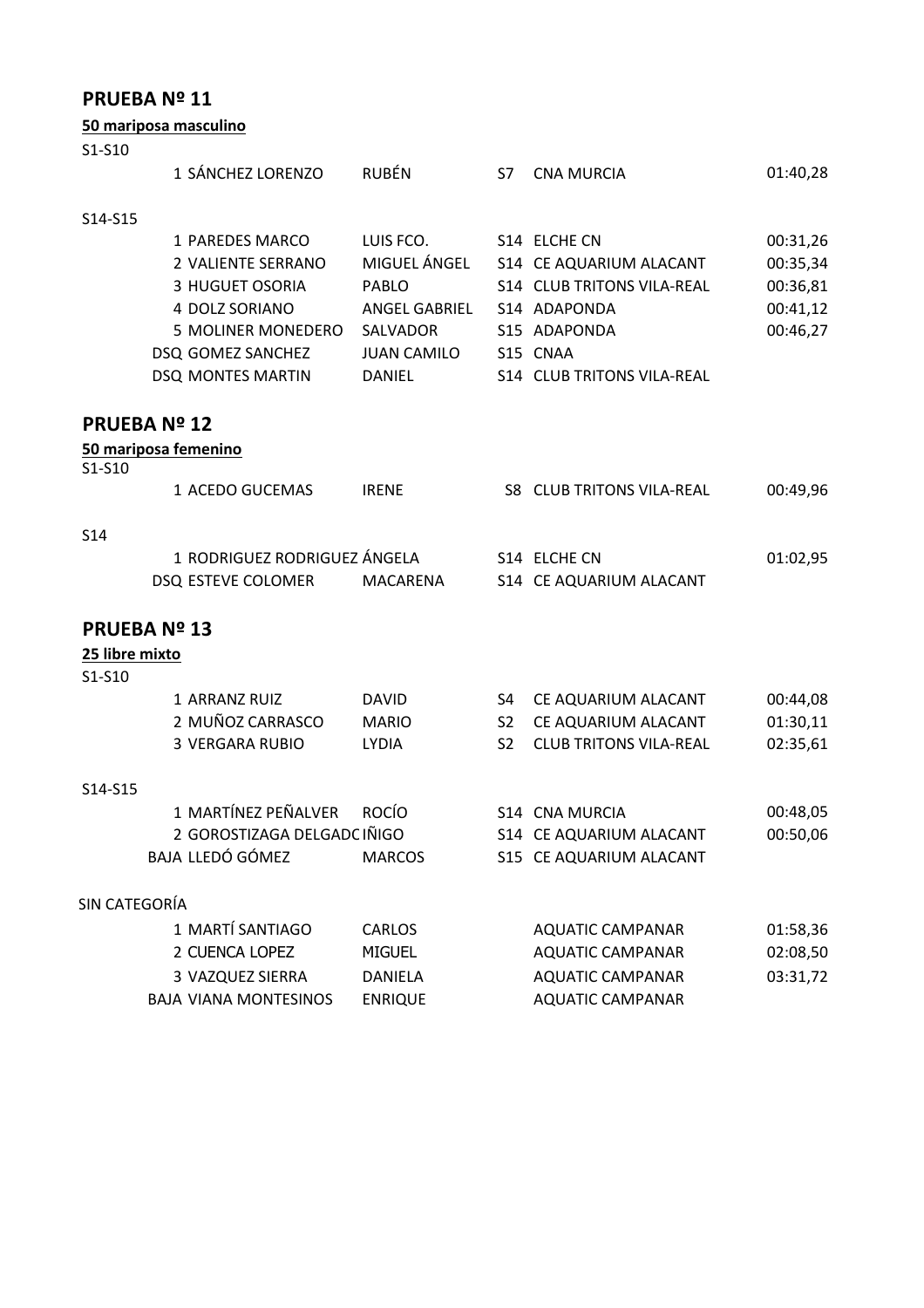| 50 braza masculino          |                 |                                     |          |
|-----------------------------|-----------------|-------------------------------------|----------|
| SB1-SB9                     |                 |                                     |          |
| 1 CORTÉS MELGAR             | <b>JAUME</b>    | SB5 CE AQUARIUM ALACANT             | 00:57,72 |
| 2 MARTIN DE CASTRO          | <b>PABLO</b>    | SB3 AQUATIC CAMPANAR                | 01:24,76 |
| <b>3 TERRE BELMAR</b>       | <b>DAVID</b>    | <b>CLUB TRITONS VILA-REAL</b><br>S7 | 01:37,88 |
| 4 DÍAZ TORRECILLAS          | GONZALO         | SB5 CNA MURCIA                      | 01:49,93 |
| DSQ MOLINA LLORCA           | LUIS            | SB5 CE AQUARIUM ALACANT             |          |
| SB14-SB15                   |                 |                                     |          |
| 1 GANDIA POVEDA             | <b>RUBEN</b>    | S14 CLUB TRITONS VILA-REAL          | 00:51,68 |
| 2 CHINCHILLA MARTÍNEZ       | <b>JAVIER</b>   | S15 ADAPONDA                        | 00:51,84 |
| <b>3 BARBERAN MORTE</b>     | <b>JAVIER</b>   | S14 ADAPONDA                        | 00:58,30 |
| 4 INSA CALABRIA             | <b>ALBERTO</b>  | S14 ADAPONDA                        | 01:14,44 |
| <b>5 BONET PIZARRO</b>      | <b>DANIEL</b>   | S15 CNAA                            | 01:19,38 |
| <b>6 GARCÍA SERVIAN</b>     | JESÚS           | S14 ADAPONDA                        | 01:34,02 |
| <b>BAJA MARTÍNEZ PÉREZ</b>  | PABLO           | S15 CE AQUARIUM ALACANT             |          |
| DSQ VALERO AMAT             | ÁNGEL           | S15 CE AQUARIUM ALACANT             |          |
| DSQ GANDIA POVEDA           | <b>IVAN</b>     | S14 ADAPONDA                        |          |
| <b>SIN</b>                  |                 |                                     |          |
| CATEGORÍA                   |                 |                                     |          |
| 1 CHALER EMILIO             | <b>AGUSTIN</b>  | <b>BAMESAD- COCEMFE</b>             | 00:57,97 |
| DSQ VICENTE CASTEJON        | <b>ADRIAN</b>   | <b>BAMESAD- COCEMFE</b>             |          |
| <b>PRUEBANº 15</b>          |                 |                                     |          |
| 50 braza femenino           |                 |                                     |          |
| SB1-SB9                     |                 |                                     |          |
| 1 FONTCUBERTA CERVERA DELIA |                 | SB4 CE AQUARIUM ALACANT             | 01:03,00 |
| 2 BAEZ PULIDO               | LAURA           | SB6 AQUATIC CAMPANAR                | 01:10,02 |
| <b>DSQ GARCÍA PLANELLES</b> | <b>MARINA</b>   | SB4 CE AQUARIUM ALACANT             |          |
| SB14-SB15                   |                 |                                     |          |
| 1 ESTEVE COLOMER            | <b>MACARENA</b> | SB14 CE AQUARIUM ALACANT            | 00:54,98 |
| 2 VIZCAÍNO GONZÁLEZ         | <b>NADIA</b>    | SB14 CE AQUARIUM ALACANT            | 01:02,70 |
| 3 FERNÁNDEZ LORENZO         | LARA            | SB15 CE AQUARIUM ALACANT            | 01:17,64 |
| 4 GARCÍA DÍAZ               | VANESA          | S15 ADAPONDA                        | 01:30,57 |
| 5 GARCÍA DELGADO            | <b>CRISTINA</b> | S15 ADAPONDA                        | 01:37,00 |
| DSQ AGUILELLA SOL           | <b>AMPARO</b>   | S14 ADAPONDA                        |          |
| DSQ GUILLAMÓN GRANEL        | <b>IDOIA</b>    | S14 ADAPONDA                        |          |
| SIN CATEGORÍA               |                 |                                     |          |
| 1 DIAZ GAZQUEZ              | <b>MARIA</b>    | <b>BAMESAD- COCEMFE</b>             | 01:18,24 |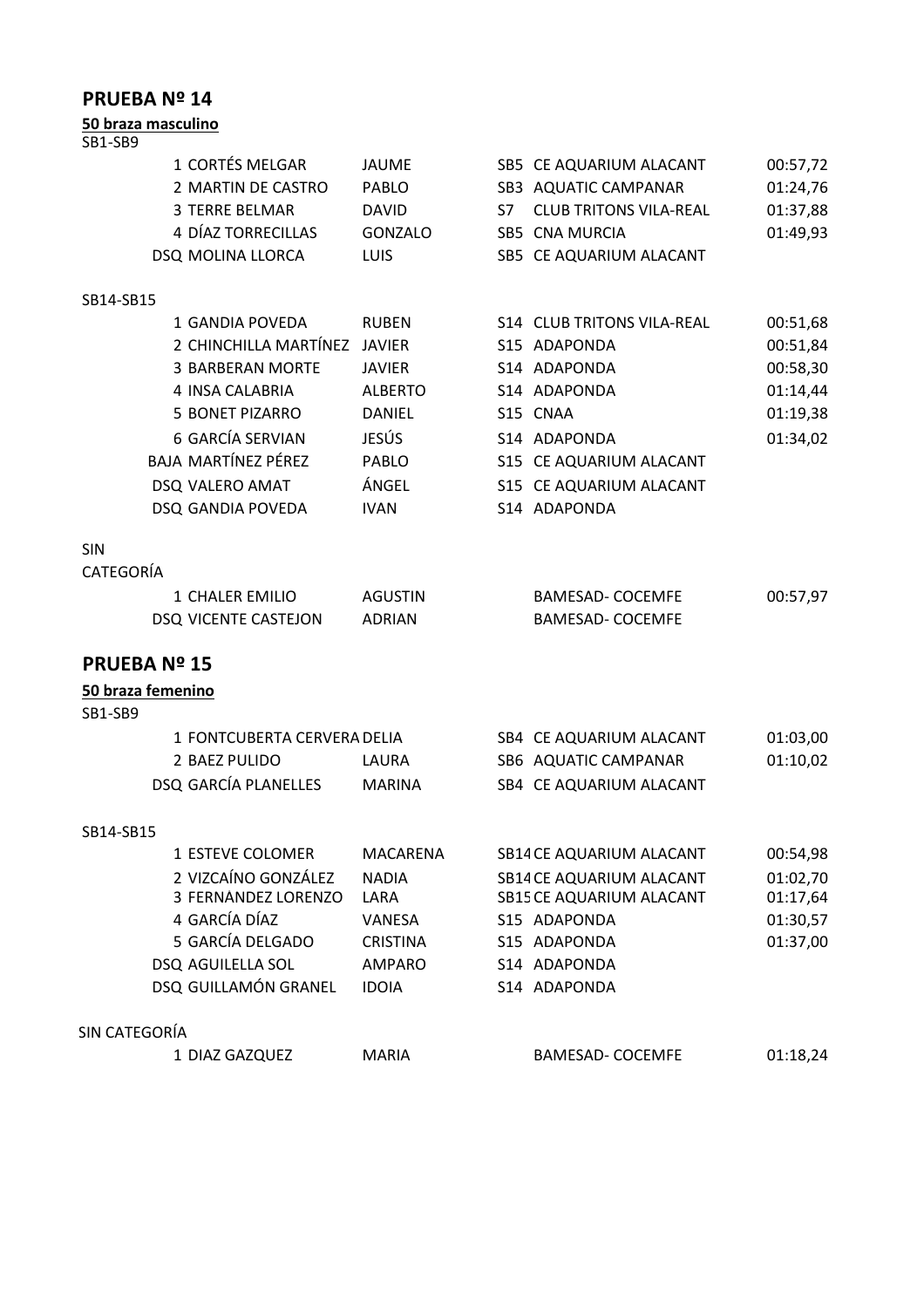|                     | <u>100 espalda masculino</u> |                     |                |                            |          |
|---------------------|------------------------------|---------------------|----------------|----------------------------|----------|
| S1-S10              |                              |                     |                |                            |          |
|                     | 1 ERRANDO CORTES             | PABLO               | s7             | <b>AQUATIC CAMPANAR</b>    | 01:26,54 |
|                     | 2 ÁLVAREZ MORENO             | <b>JOSÉ ANTONIO</b> | S <sub>6</sub> | CE AQUARIUM ALACANT        | 01:40,86 |
|                     | 3 ZANON BAUSACH              | <b>CARLOS</b>       | S <sub>6</sub> | <b>AQUATIC CAMPANAR</b>    | 01:41,10 |
| <b>S13</b>          |                              |                     |                |                            |          |
|                     | 1 ALHAMBRA MOLLAR            | <b>ENRIQUE JOSE</b> |                | S13 AQUATIC CAMPANAR       | 01:03,52 |
| <b>S14</b>          |                              |                     |                |                            |          |
|                     | 1 PAREDES MARCO              | LUIS FCO.           |                | S14 ELCHE CN               | 01:14,04 |
|                     | 2 VALIENTE SERRANO           | MIGUEL ÁNGEL        |                | S14 CE AQUARIUM ALACANT    | 01:19,75 |
|                     | 3 HUGUET OSORIA              | <b>PABLO</b>        |                | S14 CLUB TRITONS VILA-REAL | 01:22,30 |
|                     | 4 FABRI FAJA                 | PABLO               |                | S14 CNAA                   | 01:57,30 |
|                     | <b>5 SOLANO LALINDE</b>      | <b>ANDRES</b>       |                | S14 CNAA                   | 02:04,74 |
| SIN CATEGORÍA       |                              |                     |                |                            |          |
|                     | 1 AYZA PALAU                 | <b>SERGI</b>        |                | <b>BAMESAD- COCEMFE</b>    | 02:15,86 |
| <b>PRUEBA Nº 17</b> |                              |                     |                |                            |          |
| S1-S10              | 100 espalda femenino         |                     |                |                            |          |
|                     | 1 LOPEZ RIBAS                | MIREIA ISABEL       |                | s10 AQUATIC CAMPANAR       | 01:28,24 |
|                     | 2 ORTI CAMPOS                | LEYRE               | s8             | <b>AQUATIC CAMPANAR</b>    | 01:31,60 |
| S <sub>14</sub>     |                              |                     |                |                            |          |

|  | 1 MONTESINO CABELLO MARIA ASUNCIÓN S14 CNAA | 02:51,97 |
|--|---------------------------------------------|----------|
|--|---------------------------------------------|----------|

# **PRUEBA Nº 18**

### **50 libres masculino**

S1-S10

| 1 DASI ROSALENY            | ARNAU                     | S10 | <b>AQUATIC CAMPANAR</b>       | 00:29,70 |
|----------------------------|---------------------------|-----|-------------------------------|----------|
| 2 SUAREZ JUAREZ            | <b>PEDRO</b>              | s10 | <b>AQUATIC CAMPANAR</b>       | 00:30,16 |
| 3 TOLEDO MARTINEZ          | <b>CARLOS</b>             | s8  | <b>AQUATIC CAMPANAR</b>       | 00:34,84 |
| 4 PALAU GALDON             | <b>JORGE JUAN</b>         | S7  | <b>AQUATIC CAMPANAR</b>       | 00:34,96 |
| 5 MARTÍNEZ TÉVAR           | JOSÉ RAMÓN                | S7  | CE AQUARIUM ALACANT           | 00:37,52 |
| <b>6 CORTÉS MELGAR</b>     | JAUME                     | S6  | CE AQUARIUM ALACANT           | 00:39,74 |
| 7 ZANON BAUSACH            | <b>CARLOS</b>             | S6  | <b>AQUATIC CAMPANAR</b>       | 00:42,50 |
| <b>BARCELÓ LORCA</b><br>8  | RAÚL                      | S7  | <b>CNA MURCIA</b>             | 00:42,51 |
| 9 CHICA CERDÁN             | <b>JORGE JUAN</b>         | S6  | CE AQUARIUM ALACANT           | 00:49,24 |
| 10 SÁNCHEZ LORENZO         | <b>RUBÉN</b>              | S7  | <b>CNA MURCIA</b>             | 00:53,14 |
| 11 GÓMEZ LÓPEZ             | <b>MANUEL TRINIDAD S5</b> |     | <b>CNAA</b>                   | 00:54,42 |
| 12 MOLINA LLORCA           | <b>LUIS</b>               | S6  | CE AQUARIUM ALACANT           | 01:03,80 |
| <b>13 TERRE BELMAR</b>     | <b>DAVID</b>              | S7  | <b>CLUB TRITONS VILA-REAL</b> | 01:06,82 |
| 14 IVORRA CERDÁ            | <b>JONAY</b>              | S9  | CE AQUARIUM ALACANT           | 01:09,66 |
| <b>15 VERGARA CAMPOS</b>   | <b>HUGO</b>               | S7  | <b>AQUATIC CAMPANAR</b>       | 01:10,88 |
| <b>16 MARTIN DE CASTRO</b> | PABLO                     | S4  | <b>AQUATIC CAMPANAR</b>       | 01:19,42 |
| <b>17 ARRANZ RUIZ</b>      | <b>DAVID</b>              | S4  | CE AQUARIUM ALACANT           | 01:31,42 |
| <b>18 DÍAZ TORRECILLAS</b> | <b>GONZALO</b>            | S6  | <b>CNA MURCIA</b>             | 01:45,08 |
|                            |                           |     |                               |          |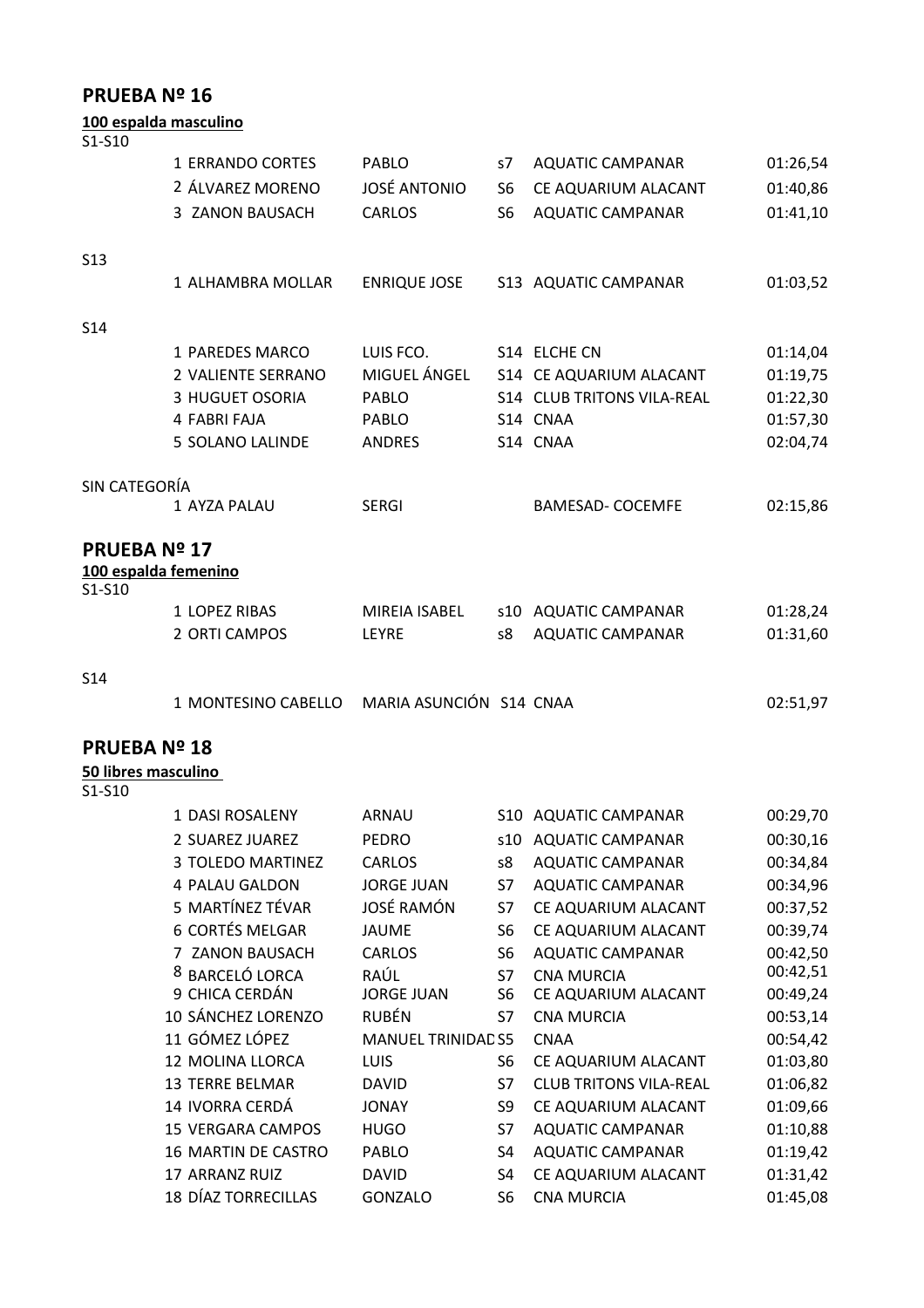| 19 RUIZ MARTÍNEZ    | PEDRO JOSÉ    | S7 CNA MURCIA | 01:55.20 |
|---------------------|---------------|---------------|----------|
| 20 GUERRERO SÁNCHEZ | DIFGO.        | S7 CNA MURCIA | 02:12.42 |
| 21 MULERO TORRALBA  | <b>ANDRÉS</b> | S5 CNA MURCIA | 02:30.92 |
| 22 ALCARAZ GONZÁLEZ | JULIÁN        | S1 CNA MURCIA | 04:28,43 |

S14-S15

| 1 DOLZ SORIANO                | <b>ANGEL GABRIEL</b> | S14 ADAPONDA               | 00:34,32 |
|-------------------------------|----------------------|----------------------------|----------|
| 2 GANDIA POVEDA               | <b>RUBEN</b>         | S14 CLUB TRITONS VILA-REAL | 00:38,54 |
| 3 CHIVA NATIVIDAD             | <b>VICTOR</b>        | S15 ADAPONDA               | 00:39,12 |
| 4 MOLINER MONEDERO            | SALVADOR             | S15 ADAPONDA               | 00:40,34 |
| 5 LÓPEZ BELTRÁN               | <b>ISMAEL</b>        | S14 CNA MURCIA             | 00:40,57 |
| <b>6 MONTES MARTIN</b>        | <b>DANIEL</b>        | S14 CLUB TRITONS VILA-REAL | 00:40,80 |
| 7 CHINCHILLA MARTÍNEZ JAVIER  |                      | S15 ADAPONDA               | 00:41,16 |
| 8 SOLANO LALINDE              | <b>ANDRES</b>        | S14 CNAA                   | 00:41,32 |
| 9 GILABERT VICIACH            | <b>BIHONE</b>        | S14 CLUB TRITONS VILA-REAL | 00:45,13 |
| 10 JORDÁ DE TORO              | <b>IKER</b>          | S15 CE AQUARIUM ALACANT    | 00:45,50 |
| 11 BARBERAN MORTE             | <b>JAVIER</b>        | S14 ADAPONDA               | 00:45,61 |
| 12 CASTELLANOS GÓMEZ          | <b>IGNACIO</b>       | S14 CNA MURCIA             | 00:46,52 |
| 13 JAZIENICKI                 | KAROL CZESLAW        | S14 CNAA                   | 00:47,62 |
| 14 BONET PIZARRO              | <b>DANIEL</b>        | S15 CNAA                   | 00:47,68 |
| 15 FABRI FAJA                 | <b>PABLO</b>         | S14 CNAA                   | 00:47,82 |
| 16 GOMEZ SANCHEZ              | <b>JUAN CAMILO</b>   | S15 CNAA                   | 00:48,74 |
| 17 SÁNCHEZ GABALDÓN           | <b>JACOBO</b>        | S14 CE AQUARIUM ALACANT    | 00:49,24 |
| 18 FERNÁNDEZ DATON            | <b>NICOLÁS</b>       | S14 CNAA                   | 00:49,30 |
| <b>19 INSA CALABRIA</b>       | <b>ALBERTO</b>       | S14 ADAPONDA               | 00:49,75 |
| 20 GANDIA POVEDA              | <b>IVAN</b>          | S14 ADAPONDA               | 00:53,92 |
| 21 GARCÍA SERVIAN             | JESÚS                | S14 ADAPONDA               | 00:54,86 |
| 22 AGUILAR SEBASTIÁN          | <b>RAFAEL</b>        | S14 CNA MURCIA             | 01:00,59 |
| 23 SARMIENTO MARTÍNEZ ÁNGEL   |                      | S14 CNAA                   | 01:03,87 |
| 24 SEPULVEDA                  | <b>RUBEN</b>         | S14 CE AQUARIUM ALACANT    | 01:04,03 |
| <b>25 BELTRAN HOYOS</b>       | <b>JONATHAN</b>      | S15 CNA MURCIA             | 01:05,19 |
| 26 GÓMEZ BARCELÓ              | <b>DAVID</b>         | S14 CNA MURCIA             | 01:09,20 |
| 27 MARTÍNEZ PEÑALVER          | <b>JOSE MARÍA</b>    | S14 CNA MURCIA             | 01:29,89 |
| 28 MARTÍN-ZARCO MARÍN GABRIEL |                      | S15 CE AQUARIUM ALACANT    | 01:41,43 |
| 29 VALERO AMAT                | ÁNGEL                | S15 CE AQUARIUM ALACANT    | 01:51,33 |
| BAJA MARTÍNEZ PÉREZ           | <b>PABLO</b>         | S15 CE AQUARIUM ALACANT    |          |
| <b>BAJA BARUD DABROWSKI</b>   | <b>JUAN LUIS</b>     | S15 CE AQUARIUM ALACANT    |          |
| BAJA CAPEL AVILÉS             | ALEJANDRO            | S14 CNA MURCIA             |          |
| BAJA GARCÍA AVILÉS            | PEDRO JOSÉ           | S14 CNA MURCIA             |          |
| <b>BAJA MACIA PLANELLES</b>   | ÓSCAR                | S14 CE AQUARIUM ALACANT    |          |
| <b>DSQ CORTS ASENSIO</b>      | <b>AARÓN</b>         | S14 CNA MURCIA             |          |
|                               |                      |                            |          |

#### SIN CATEGORÍA

| 1 CHALER EMILIO    | <b>AGUSTIN</b> | <b>BAMESAD- COCEMFE</b> | 00:50,02 |
|--------------------|----------------|-------------------------|----------|
| 2 HERRERO SOBRINO  | LUIS FERNANDO  | <b>AQUATIC CAMPANAR</b> | 00:57,00 |
| 3 VICENTE CASTEJON | ADRIAN         | <b>BAMESAD- COCEMFE</b> | 01:16,20 |
| 4 CANO ALAMO       | <b>MARIO</b>   | AQUATIC CAMPANAR        | 01:30,02 |
| 5 GOMEZ GUERRERO   | <b>SERGIO</b>  | AQUATIC CAMPANAR        | 02:20,34 |
| 6 ROMERO ANTON     | VICTOR         | <b>AQUATIC CAMPANAR</b> | 03:15,05 |